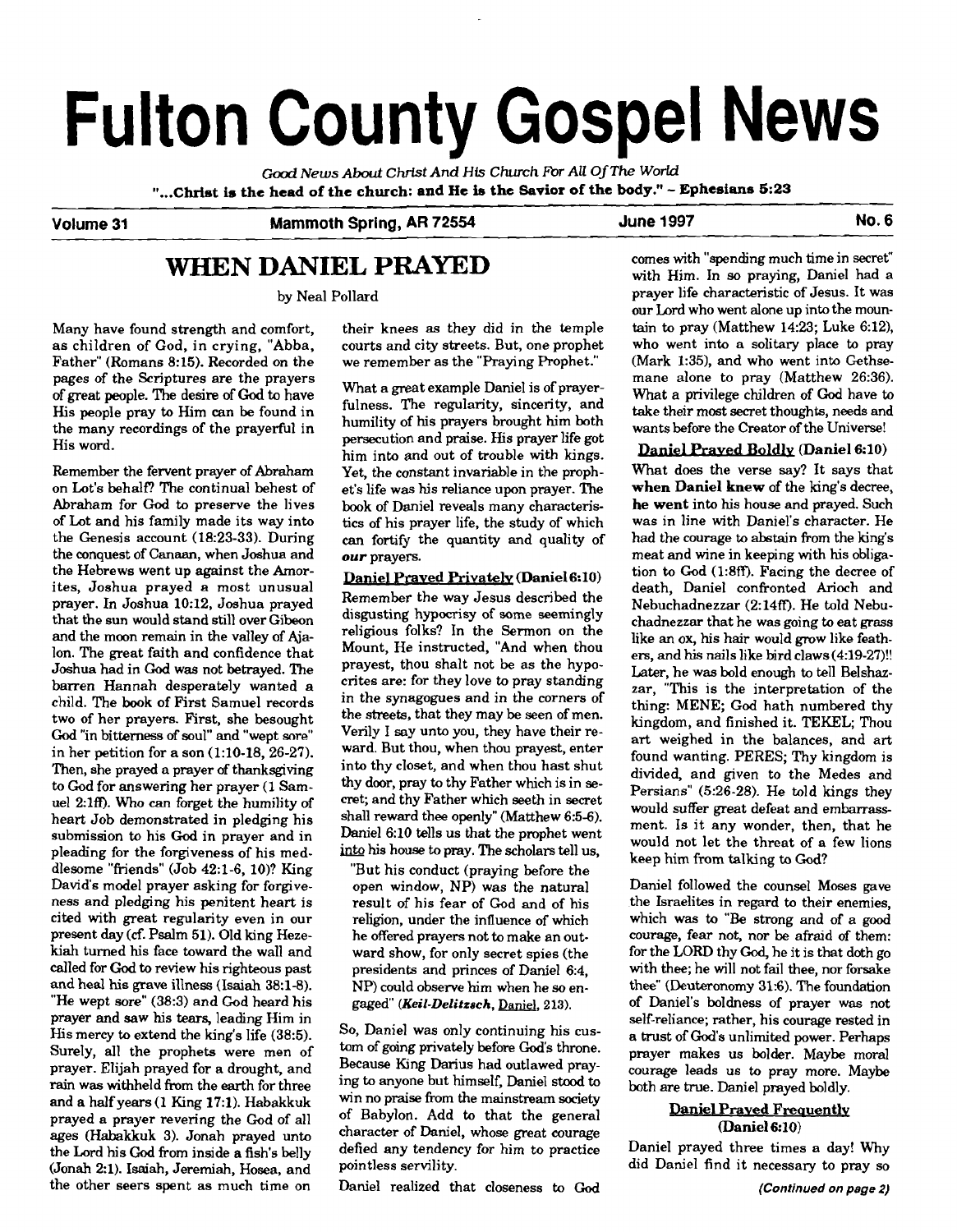# **FULTON COUNTY GOSPEL NEWS USPS** Publicallon # **21** 1780

 $\mathbf{r}$ 

... is a Periodical publication issued monthly by the Church of **Christ** at Third and Bethel (P.O. Box 251). Mammoth Spring. AR 72554-0251. POSTMASTER: Please mail all changes of address to the above address.

FCGN is mailed free of charge to any who care to receive it. We will be happy to add any names to the regular mailing list If you send in a name we must have a complete address. including number and street name, or **R.R.** or **HCR** number, plus **box** number, or a P.O. Box number and the NINE DIGIT ZIP CODE. **This** paper is supported by voluntary conmbutions for which we are grateful. **Fmancial information** will be **Furnished** upon request. *Mail all* **address corrections or manuscripts** *to:* 

## **FULTON COUNTY GOSPEL NEWS P. 0. Box** *251 Mammoth* **Spring,** *AR 72554 Ted J. Clarke* ............................... *EDITOR*

*Phone* ............................... (870) *625-321* 7

# **(Continued from page 1)**

often? David reasoned, "Evening, and morning, and at noon, will I pray and cry aloud: and he shall hear my voice" (Psalm 55:17). Daniel did not let location. circumstance, or convenience dictate how often he should pray. Doubtless, Daniel needed the spiritual strength he drew from talking to God! Frequent prayer drew him nearer to God.

How well Daniel used his time. He serves as an example of how idle time could better be utilized. How effective are the words of Garnet Rolling:

'Were half the breath that's vainly spent, To heaven in supplication sent, Our cheerful song would oftener be, 'Hear what the Lard has done for me."'

We should pray more frequently. By praying often, we grow closer to God. Through frequent prayer, one finds strength, serenity, and satisfaction. In constant prayer man wins God's approval. Remember Paul's exhortation to "pray without ceasing" (1 Thessalonians 5:17); his admonition to "continue in prayer" (Colossians 4:2); follow Paul's inspired advice by "praying always ..." (Ephesians 6:18).

#### Daniel Prayed Subordinately (Daniel 6:ll; **9:7,9;** et al.)

Daniel was humble. He made supplications before his God. He recognized, as he prayed, the exalted nature of God and the sinful, frail nature of man. He submitted himself to God. Though not a weakling (as evidenced by his vast courage), Daniel was meek. His meekness spilled into his prayer life. How natural it is to look in Daniel's window and find him on his knees!

God is pleased when man approaches Him with a humble spirit. In the story of the Pharisee and the publican, Jesus, while not praising the sin in the publican's life, said his prayer was more pleasing than the Pharisee's because of his humility of heart. 'What does God require of you, but to do justly, to love mercy, and to walk humbly with your God" (Micah 6:8). In the words of the wise man, "Surely he scorneth the scorners: but he giveth grace unto the lowly" (Proverbs 3:34). James' advice to the brethren is, "Humble yourselves in the sight of the Lord, and he shall exalt you" (4:6). Peter adds, "Humble yourselves therefore under the mighty hand of God, that he may exalt you in due time" (1 Peter **5:5).** This principle of humility should carry over from our daily life into our prayer life! Daniel teaches us to pray humbly!

# **Daniel Prayed Contritely** (Daniel **9:3-6)**

Daniel's supplications were made "with fasting, and sackcloth, and ashes." He confessed that he and all of Judah had sinned against God. The shame of God's elect behaving like the godless nations broke the heart of this prophet. Thus, he poured out petitions for himself and the people.

Daniel 9:4 and the verses following resemble Nehemiah's confession, "Howbeit thou art just in all that is brought upon us; for thou hast done right, but we have done wickedly" (9:33). Daniel's reaction to sin was appropriate. He would say with David, "A broken and a contrite heart, **0** God, thou wilt not despise" (Psalm 51:17). Godly hearts will bend under the weight of sin's filthiness so that they cry aloud to God, "Create in me a clean heart, **0** God; and renew a right spirit within me" (Psalm 51:10). The principle of the scriptures rings out, "Draw nigh to God, and he will draw nigh to you. Cleanse your hands, ye sinners; and purify your hearts, ye double minded. Be afflicted, and mourn, and weep: let your laughter be turned to mourning, and your joy to heaviness" (James 4:8-9). Like Daniel, let us be truly heartbroken by our sins. And, let this attitude be reflected in our prayers to God.

### Daniel Praved Uprightly (Daniel 9:21-23)

Even as Daniel lay prostrate on the holy mountain, Gabriel came to comfort him. Gabriel said, "At the beginning of thy supplications **(see** Daniel 9:l-19, NP) the commandment came forth, and I am come to shew thee; for thou art greatly beloved: therefore, understand the matter, and consider the vision" (Daniel 9:23).

What epitaph do you desire to be placed upon your headstone? "He was feared by every man?" "He was filthy rich?" "He was shrewd in business?" Or, "He was greatly loved by God?" Daniel's righteous petition drew an immediate response from God, according to Gabriel. This verse reminds us of James' words, "The effectual fervent prayer of a righteous man availeth much (James 5:16b). John records the healed man's words, "Now we know that God heareth not sinners: but if any man be a worshipper of God, and doeth his will, him he heareth" (John 9:31). How true those words ring! Because Daniel was a faithful, obedient child of God, his prayers were heard.

# Conclusion

Do I pray to God when my schedule is full? Do I pray to God when my plans have failed? Do I pray to God when my cup of life is filled? Do I pray to God when my faith is frail? When do I pray? Am I a person of prayer? If not, why not?

Remember the exclamation of Henry Martyn, who said, "My present deadness I attribute to want of sufficient time for private devotion. 0 that I might be a man of prayer!" When more grasp the importance of a faithful prayer life, so much more good will be accomplished! How much we learn from the times when Daniel prayed!

> P.O. Box 745 Mechanicsville, VA 23111

# **Before You Pray**

by Jerry **MofIitt** 

I would encourage you to keep this article. Read it when you do not feel like praying. Read it before you pray to increase your faith.

"Ye have not because you ask not" (James 4:2).

"Ask, and it shall be given you; seek, and ye shall find; knock, and it shall be opened unto you: for everyone that asketh, receiveth; and he that seeketh, findeth; and to him that knocketh it shall be opened" (Matthew 7:7,8).

"For verily I say unto you, if ye have faith as a grain of mustard seed, ye shall say unto this mountain, remove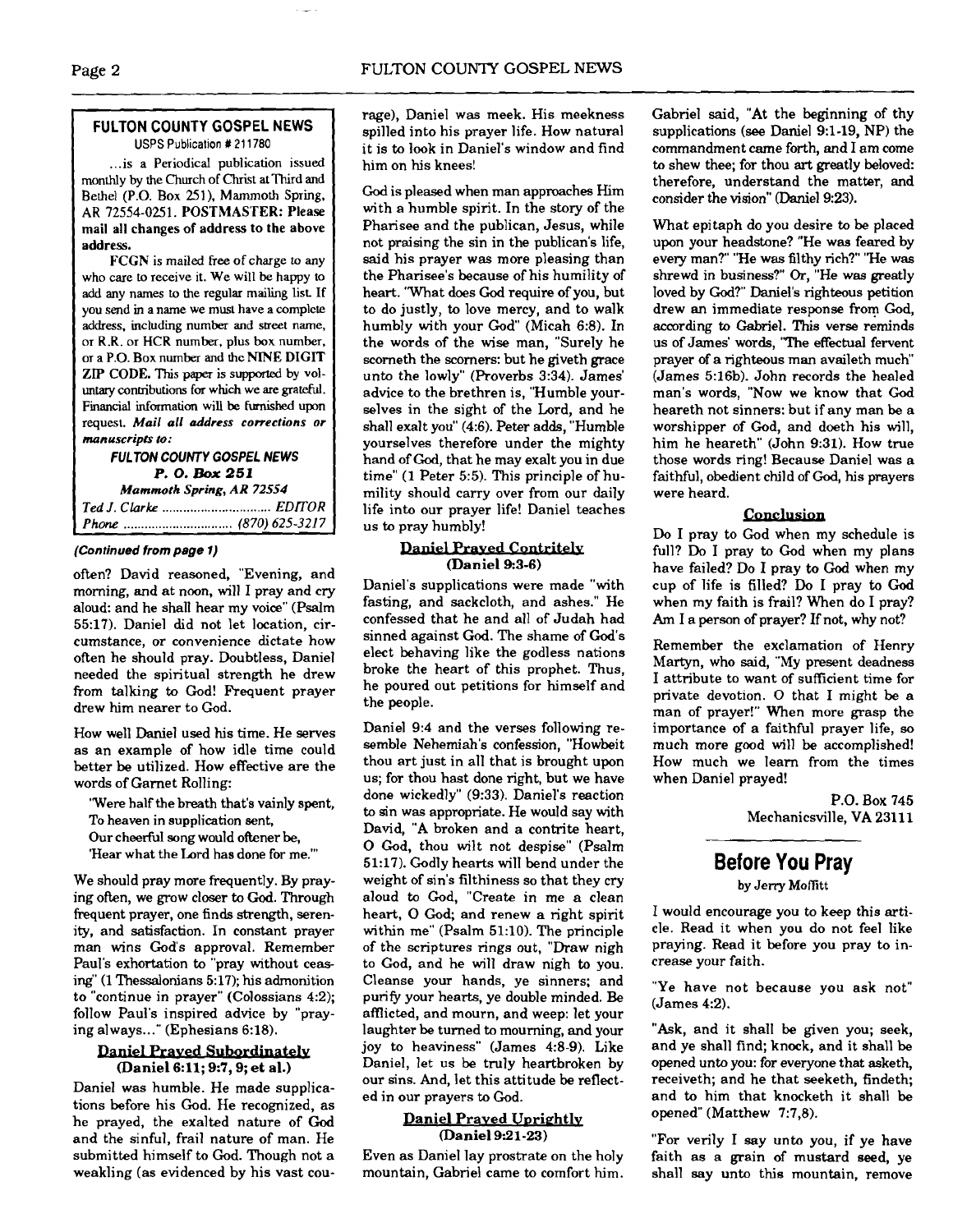hence to yonder place; and it shall remove; and nothing shall be impossible unto you" (Matthew 17:20).

"Jehovah is nigh unto all them that call upon him, To all that call upon him in truth. He will fulfill the desire of them that fear him; he will also hear their **cry**  and will save them" (Psalm 145:18,19).

"And Jesus said unto him, if thou canst! All things are possible to him that believeth" (Mark 9:23).

"And Jesus answering, saith unto them, have faith in God. Verily I say unto you, Whosoever shall say unto this mountain, Be thou taken up and cast into the sea; and shall not doubt in his heart, but shall believe that what he saith cometh to pass; he shall have it. Therefore I say unto you, all things whatsoever ye pray and ask for, believe that ye receive them, and ye shall have them" (Mark 11:22-24).

"The supplication of a righteous man availeth much in its working" (James 516).

"Rejoice in the Lord always: again I say, Rejoice. Let your forbearance be known unto all men. The Lord is at hand. In nothing be anxious; but in everything by prayer and supplication with thanksgiving let your requests be made known unto God. And the peace of God, which passeth all understanding, shall guard your hearts and your thoughts in Christ Jesus" (Philippians 4:4-7).

"Humble yourselves therefore under the mighty hand of **God,** that he may exalt you in due time; casting all your anxiety upon him, because he careth for you" (1 Peter 5:6,7).

"Draw nigh to God, and he will draw nigh to you" (James 4:8).

"He that spared not his own Son, but delivered him up for us all, how shall he not also with him freely give us all things?" (Romans 8:32).

"Some trust in chariots, and some in horses; But we will make mention of the name of Jehovah our God" (Psalm 20:7).

"I had fainted, unless I had believed to **see** the goodness of Jehovah in the land of the living. Be strong, and let thy heart take courage; yea, wait thou for Jehovah (Psalm 27:13,14).

"Cast thy burden upon Jehovah, and he will sustain thee: He will never suffer the righteous to be moved" (Psalm  $55:22$ ).

"Trust in Jehovah with all thy heart, and lean not upon thine own understanding: In all thy ways acknowledge him, and he will direct thy paths" (Proverbs 3:5,6).

"If I cherish iniquity in my heart, the Lord will not hear" (Psalm 66:18).

"In the day when I call, answer me speedily" (Psalm 102:2).

"Then they cried unto Jehovah in their trouble, and he delivered them out of their distresses" (Psalm 107:6).

"I love Jehovah, because he heareth my voice and my supplications" (Psalm 116:l).

"Be ye free from the love of money; content with such things as ye have: for himself hath said, I will in no wise fail thee, neither will I in any wise forsake thee" (Hebrews 13:5).

"Now unto him that is able to do exceeding abundantly above all we ask or think, according to the power that worketh in us, unto him be the glory in the church and in Christ Jesus unto all generations for ever and ever. Amen" (Ephesians 3:20,21).

"No good thing will he withhold from them that walk uprightly" (Psalm 84:11).

"Our fathers trusted in thee: **They trusted,** and thou didst deliver them" (Psalm 22:4).

"Jehovah is my strength and my shield; my heart hath **trusted** in him, and I am helped" (Psalm 28:7).

"Let me not be put to shame, 0 Jehovah; for I have called upon thee" (Psalm 31:17).

"Delight thyself also in Jehovah; and he will give thee the desires of thy heart. Commit thy way unto Jehovah; **Trust**  also in him, and he will bring it to pass" (Psalm 37:4,5).

"My soul, wait thou in silence for God only; for my expectation is from him. He only is my rock and my salvation: He is my high tower; I shall not be moved" (Psalm 62:5,6).

"Out of my distress I called upon Jehovah: Jehovah answered me and set me in a large place" (Psalm 118:5).

"But whoso putteth his trust in Jehovah shall be safe" (Proverbs 29:25).

"Every word of God is tried: He is a shield unto them that take refuge in him" (Proverbs 30:5).

> P.O. Box 1275 Portland, Texas 78374

*A smile happens in a flash, but the memory of it can last a lifetime.* 

# **Warm Weather and Immodest Dress**

by Bobby Duncan

As the weather warms up, we generally wear less clothing and/or lighter clothing. There is nothing wrong with adjusting our clothing to fit the weather, so long as our clothing adequately covers our bodies. The fashion of the world, of course, is to wear scanty provocative clothing, especially when the weather is warm. Unfortunately, some in the church will be influenced more by the fashion of the world than they are by the word of the Lord.

Your Bible says: "[I will therefore] that women adorn themselves in modest apparel, with shamefacedness and sobriety.. ." (1 Timothy 2:9). Certainly the same is required of men. In case some woman wants to know what modest apparel is, then she should read verse 10: "But (which **be**cometh women professing godliness) with good works." It is modest if it is becoming (appropriate, suitable, proper) to women professing godliness.

It is a fact that times have changed, and styles have changed, and society has changed, but the word of God has not changed and human nature has not **(Continued on page 4)** 

⇒∽ಯ∆೦೦≫⇔

# **CONTRIBUTIONS**

 $\overline{a}$ 

## **CHURCHES**

| Souder Church of Christ, Ava, MO  25.00    |       |
|--------------------------------------------|-------|
| Moody Church of Christ, Moody, MO          | 25.00 |
| Church of Christ, Bakersfield, MO          | 25.00 |
| Jeff Church of Christ, Thayer, MO          | 25.00 |
| Dellhalf Church of Christ, Myrtle, MO      | 25.00 |
| Church of Christ, Viola, AR  15.00         |       |
|                                            |       |
| Mammoth Spring, AR                         |       |
| Church of Christ, Elizabeth, AR  25.00     |       |
| Church of Christ, Clarkridge, AR           | 75.00 |
| Church of Christ, Thayer, MO  200.00       |       |
| Church of Christ, Garfield, AR  35.00      |       |
| Lowell Church of Christ                    | 50.00 |
| Springdale, AR                             |       |
| Church of Christ, Cottage Grove, TN  50.00 |       |
|                                            |       |

#### INDIVIDUALS

| Mrs. Hazel Stokes, West Plains, MO 10.00   |  |
|--------------------------------------------|--|
| Sherman & Mary Ball, Beatty, NV 50.00      |  |
| B.S. Ritzenthaler, Churchville, NY  10.00  |  |
| Gary & Ann Wilson, Hot Spgs Vlg, AR  20.00 |  |
| Violet Fisher, Newport, AR 20.00           |  |
| Chuck Pearson, Abilene, TX 15.00           |  |
| Ron Nelson, Ash Flat, AR 25.00             |  |
| Isaiah Anthony, Little Rock, AR 10.00      |  |
| Don Noblin, Cardwell, MO 25.00             |  |
| Gordon & Gina Daniel, McCroy, AR 5.00      |  |
| Charles Tostige, Trenton, MI 25.00         |  |
| Mary Williams, Franklin, AR 25.00          |  |
| Rue Porter Rogers, Piggott, AR 5.00        |  |
| Mobely's, Cave City, AR  25.00             |  |